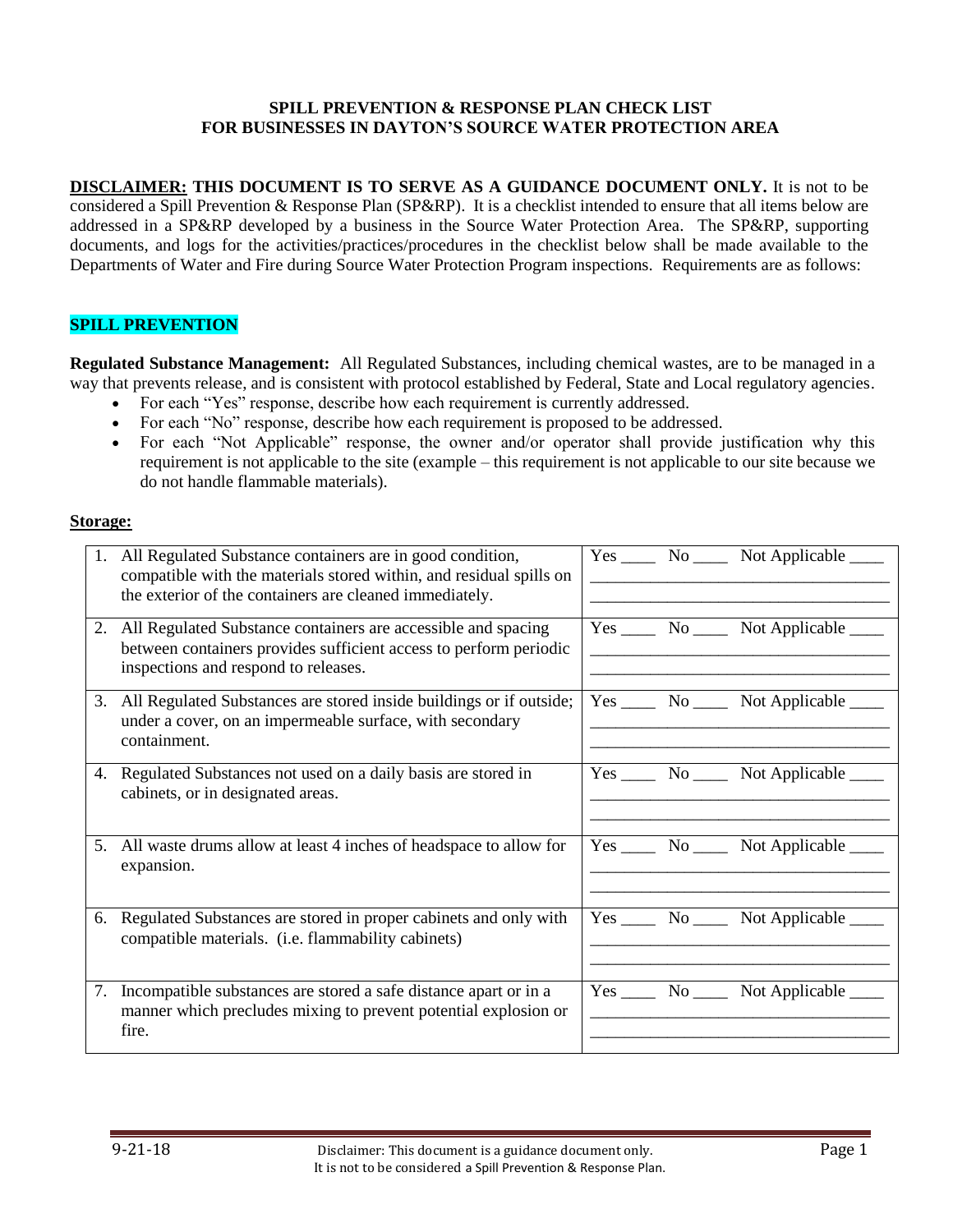# **Housekeeping:**

|    | 8. All spills or leaks which are small and easily contained are<br>immediately cleaned up and properly disposed.                                                                       |  | Yes _______ No _______ Not Applicable ______   |
|----|----------------------------------------------------------------------------------------------------------------------------------------------------------------------------------------|--|------------------------------------------------|
| 9. | Signage is used to identify hazardous substance and<br>nonhazardous substance storage or waste collection areas.                                                                       |  | Yes ________ No ________ Not Applicable ______ |
|    | 10. A log (Attachment 1) documenting that storage areas for<br>Equipment and Regulated Substance are inspected monthly to<br>ensure leaks or spills are not occurring is maintained. * |  | Yes ________ No ________ Not Applicable ______ |
|    | 11. Work areas and Regulated Substance storage areas are kept clean<br>and in good general condition.                                                                                  |  | Yes _______ No _______ Not Applicable _____    |
|    | 12. Flammable materials in drums or totes are grounded during<br>material transfer to prevent static spark.                                                                            |  | Yes _______ No _______ Not Applicable ______   |

# **Handling:**

| 13. All Regulated Substances, including chemical wastes, are<br>properly marked and labeled in accordance with all federal, state<br>and local regulations. | Yes _______ No _______ Not Applicable ______       |
|-------------------------------------------------------------------------------------------------------------------------------------------------------------|----------------------------------------------------|
| 14. Regulated Substances transferred to secondary containers are<br>marked with the chemical's name.                                                        | Yes _______ No _______ Not Applicable ______       |
| 15. All Regulated Substances that are transferred from larger to<br>smaller containers are transferred by use of a funnel or spigot.                        | $Yes \_\_\_$ No $\_\_\_$ Not Applicable $\_\_\_\_$ |
| 16. All Regulated Substance containers are closed when not in use.                                                                                          | $Yes \_\_\_$ No $\_\_\_$ Not Applicable $\_\_\_\_$ |
| 17. Drip pans or other collection devices are used to contain drips or<br>leaks from dispensing containers or equipment.                                    | Yes <u>No</u> No Not Applicable                    |
| 18. A Disposal Practices log (Attachment 2) documenting<br>substances, dates removed, quantities removed, and vendor used<br>is maintained. *               | Yes ________ No ________ Not Applicable ______     |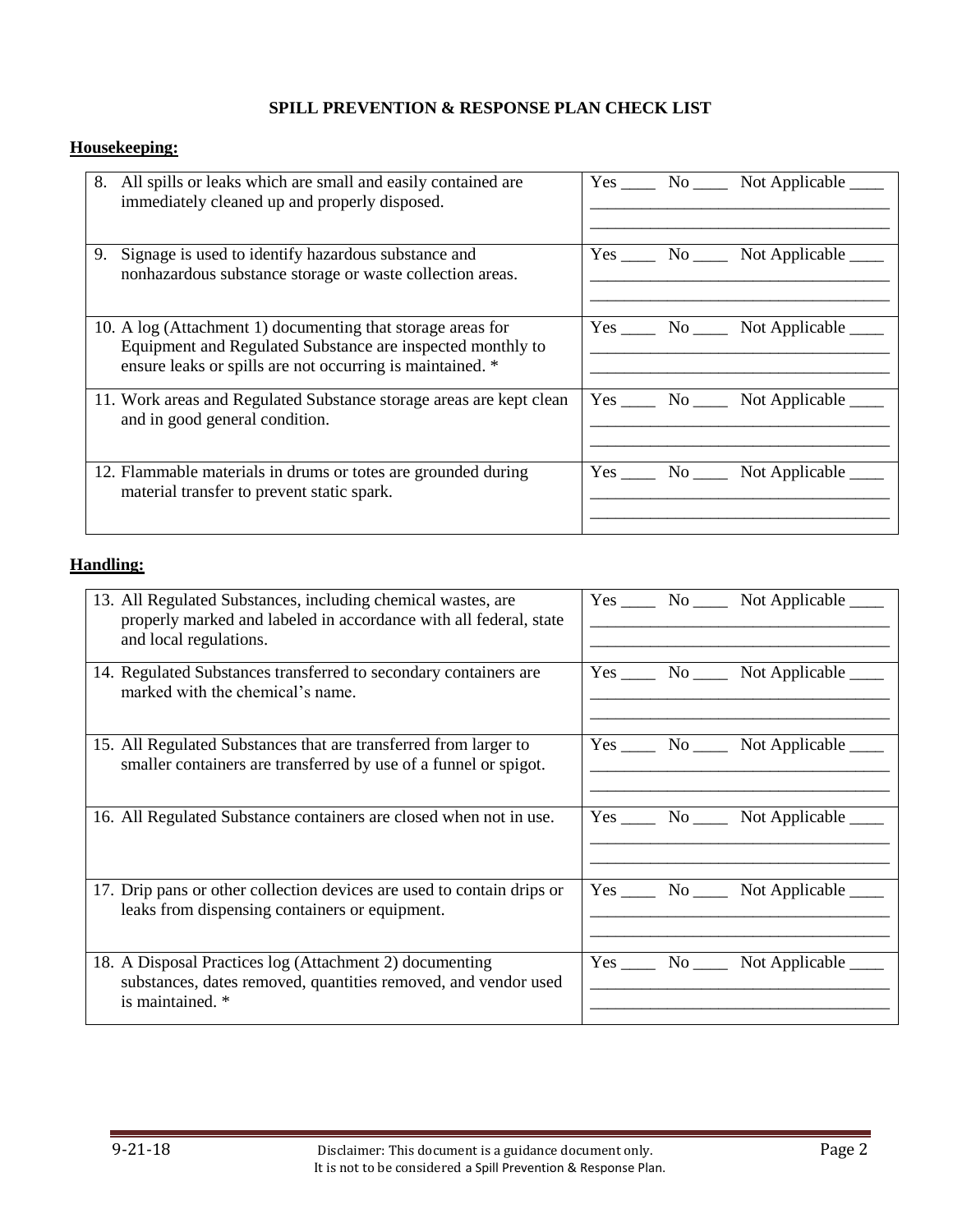# **Spill Response Supplies:**

| 19. Spill clean-up supplies are compatible with the Regulated<br>Substances stored on site.                                                                                        | $Yes \_\_\_$ No $\_\_\_$ Not Applicable $\_\_\_$ |
|------------------------------------------------------------------------------------------------------------------------------------------------------------------------------------|--------------------------------------------------|
| 20. Spill supplies are stored in areas where spills are likely to occur<br>(loading docks, chemical storage areas, locations where<br>Regulated Substances are being transferred). | Yes No No Not Applicable                         |
| 21. Spill kits are sufficient to contain the amount of Regulated<br>Substances that may be spilled or released.                                                                    | Yes No No Not Applicable                         |
| 22. A log (Attachment 3) documenting spill supplies are inspected<br>monthly to ensure they are complete is maintained. *                                                          | Yes <u>No</u> No Not Applicable                  |

### **Secondary Containment:**

| 23. All Regulated Substances in containers 55-gallons or greater, or<br>any sized containers if there is a potential for a release to the<br>environment, are stored in appropriate secondary containment. | Yes _______ No _______ Not Applicable ______   |
|------------------------------------------------------------------------------------------------------------------------------------------------------------------------------------------------------------|------------------------------------------------|
| 24. A log (Attachment 4) documenting that secondary containment is<br>checked monthly is maintained.*                                                                                                      | Yes ________ No ________ Not Applicable ______ |
| 25. A log (Attachment 5) documenting the removal of any storm<br>water contained in any outside secondary containment system is<br>maintained.*                                                            | Yes No No Not Applicable                       |

# **Engineering Controls:**

| 26. An operations and maintenance log (Attachment 6) documenting<br>that all engineering controls have been inspected and are in good<br>operating condition shall be updated on a monthly basis. * | $Yes \_\_\_ No \_\_\_$<br>Not Applicable $\overline{\phantom{a}}$ |
|-----------------------------------------------------------------------------------------------------------------------------------------------------------------------------------------------------|-------------------------------------------------------------------|
| 27. An inventory of all machines including oil and/or coolant<br>reservoir capacities shall be updated when any changes in<br>inventory are made.                                                   | $Yes \_\_\_$ No $\_\_\_\$ Not Applicable $\_\_\_\_\$              |
| 28. Preventative maintenance activities to reduce the potential for<br>release from equipment have been implemented.                                                                                | $Yes \_\_ No \_\_$<br>Not Applicable                              |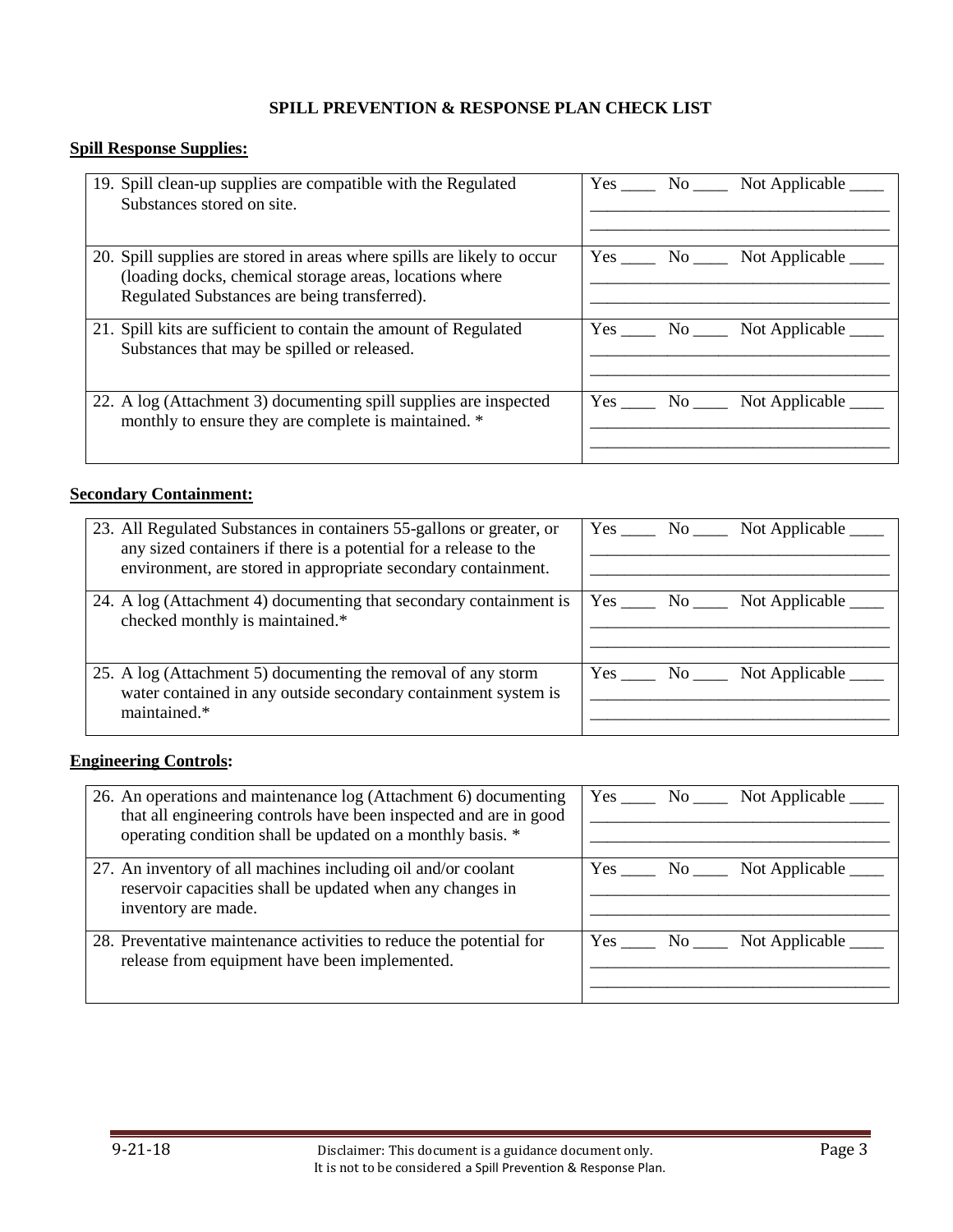#### **Employee Training: Includes training on spill prevention (above) and spill response (below).**

| 29. A log (Attachment 7) documenting employee training on the<br>proper handling of Regulated Substances is maintained. *                                                                              | Yes _______ No _______ Not Applicable ______ |
|--------------------------------------------------------------------------------------------------------------------------------------------------------------------------------------------------------|----------------------------------------------|
| 30. All employees receive periodic training on the location and use of<br>the spill response supplies and procedures.                                                                                  | Yes ______ No ______ Not Applicable _____    |
| 31. A log (Attachment 7) documenting employee training on Spill<br>Response Procedures is maintained.*                                                                                                 | Yes ______ No ______ Not Applicable _____    |
| 32. All employees receive periodic review of the Spill Prevention $\&$<br>Response Plan.                                                                                                               | Yes ______ No ______ Not Applicable _____    |
| 33. Spill Response Procedures, incorporating all appropriate training,<br>notification, response, and cleanup/disposal measures, have been<br>generated and are available for review by all employees. | Yes ______ No ______ Not Applicable _____    |
| 34. All employees receive hazard communication training, including<br>the location of safety data sheets.                                                                                              | Yes ______ No ______ Not Applicable _____    |

#### **Facility Site Plans: See Attachment 8 (a,b,c) for Information, Site Diagram, and Flow Example.**

| 35. Site diagrams (Attachment 8b) have been generated and are<br>available for review by all employees. Contains site specific<br>information, as applicable, as referenced in Attachment 8c.* | Yes No No Not Applicable |
|------------------------------------------------------------------------------------------------------------------------------------------------------------------------------------------------|--------------------------|
| 36. Flow diagrams (Attachment 8c) have been generated and are<br>available for review by all employees. Contains site specific<br>information, as applicable, as referenced in Attachment 8c.* | Yes No Not Applicable    |

### **Other Practices for Groundwater and Storm Water (MS4) Protection: See Attachment 9. If answered Yes to the below, use Attachment 9 for brief write-up of these practices.**

| 37. Has the business implemented other site-specific practices that<br>reduce the risk to the MS4 storm system? Note: Storm water<br>runoff goes directly to out rivers untreated.              | Yes <u>No</u> No Not Applicable                    |
|-------------------------------------------------------------------------------------------------------------------------------------------------------------------------------------------------|----------------------------------------------------|
| 38. Has the business implemented other site-specific practices that<br>reduce the risk to the groundwater? Note: The regions drinking<br>water source is the Great Miami Buried Valley Aquifer. | $Yes \_\_\_$ No $\_\_\_$ Not Applicable $\_\_\_\_$ |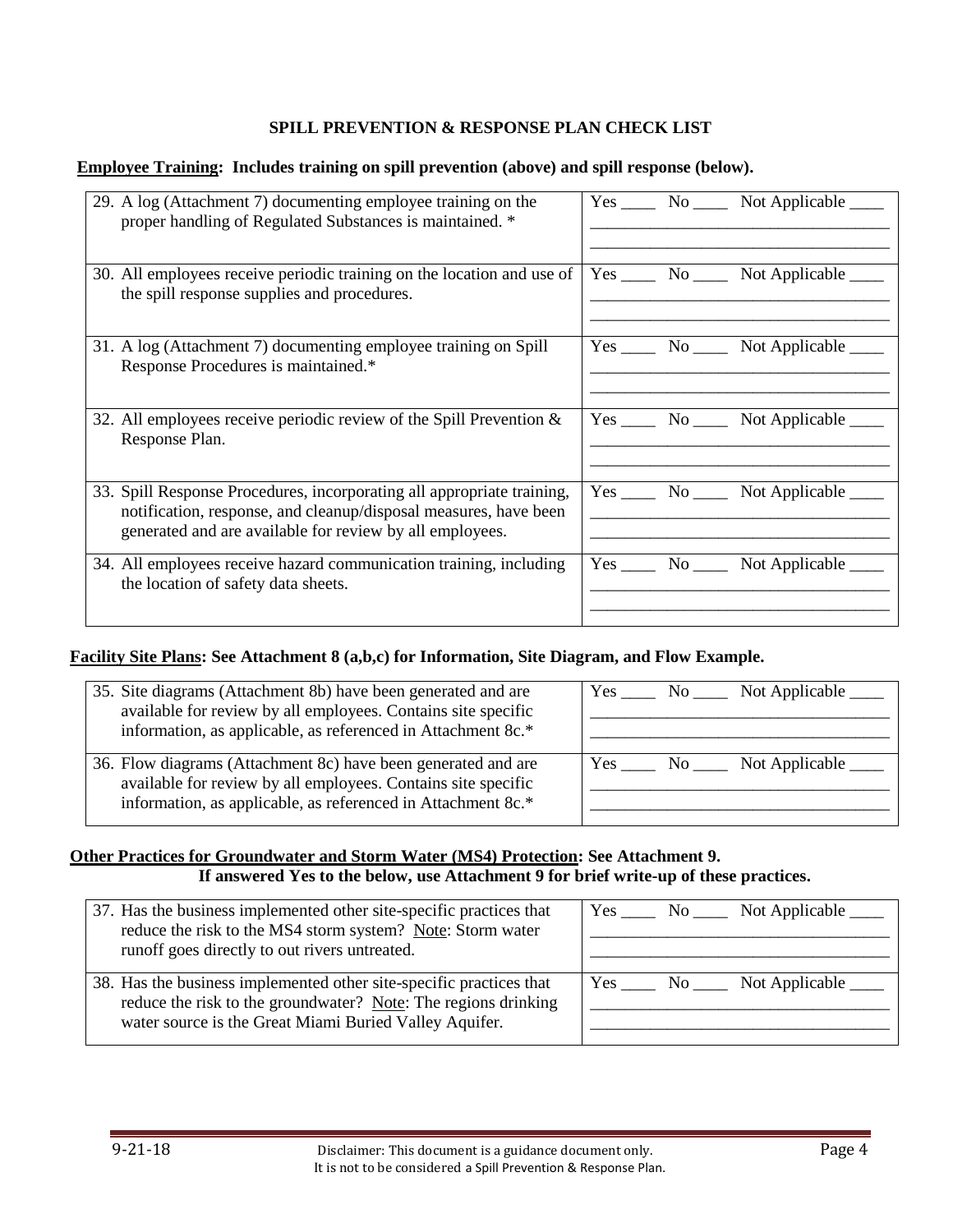#### **SPILL RESPONSE**

**Spill Response Procedures** are facility specific for dealing with spills and shall be implemented immediately whenever there is a release of a Regulated Substance which escapes containment and are consistent with protocol established by Federal, State and Local regulatory agencies.

- For each "Yes" response, describe how each requirement is currently addressed.
- For each "No" response, describe how each requirement is proposed to be addressed.
- For each "Not Applicable" response, the owner and/or operator shall provide justification why this requirement is not applicable to the site (example – this requirement is not applicable to our site because we do not handle flammable materials).

#### **See Employee Training above (#'s 30, 31, 32, 33) and Attachment 7 for Spill Response considerations.**

#### **See Attachment 10 for Spill Procedures: Initial Response, Notification, Cleanup, Disposal, & Final Report measures to be taken.**

#### **Notification/Reporting a Release: See Attachment 10.**

| 39. All appropriate notifications are posted and available for<br>review by all employees.                             | Yes No No Not Applicable                    |
|------------------------------------------------------------------------------------------------------------------------|---------------------------------------------|
| 40. All appropriate notifications are updated whenever a change<br>has occurred and employees are notified of changes. | Yes _______ No _______ Not Applicable _____ |
| 41. Employees know what information is needed and are<br>prepared to provide the information when reporting a release. | Yes <u>No</u> No Not Applicable             |

#### **Spill Response Actions: See Attachment 10.**

| 42. If the spill is small and its chemical properties are known,<br>proper supplies are available to stop and contain it. (See #21)<br>from above) | Yes No<br>Not Applicable                                                                                                                 |
|----------------------------------------------------------------------------------------------------------------------------------------------------|------------------------------------------------------------------------------------------------------------------------------------------|
| 43. If the spill is small and its chemical properties are known,<br>adsorbent, booms, drain covers, etc. are available to protect<br>drains.       | Yes<br>Not Applicable<br>No the set of the set of the set of the set of the set of the set of the set of the set of the set of the set o |
| 44. If spill cannot be contained/controlled, employees have been<br>trained in proper procedures for evacuation and reporting the<br>spill.        | $Yes \_\_\_ No \_\_\_$<br>Not Applicable                                                                                                 |
| 45. A log (Attachment 3) is maintained noting who has<br>replaced/restocked the materials/supplies used. *                                         | Yes<br>Not Applicable<br>No the set of the set of the set of the set of the set of the set of the set of the set of the set of the set o |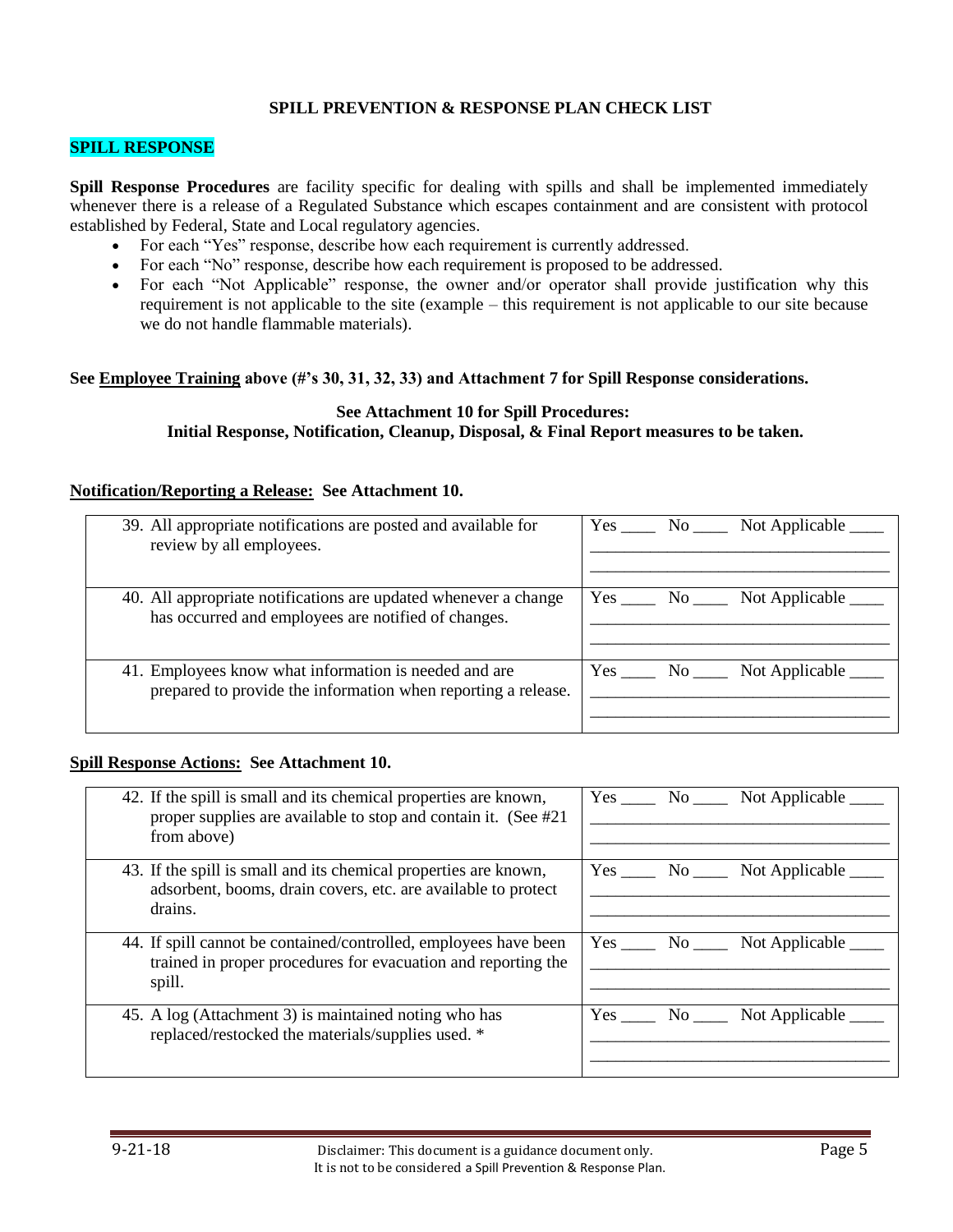#### **Spill Disposal: See Attachment 10.**

| 46. Procedures are in place to characterize the waste and                                                                  |  | Yes <u>No</u> No Not Applicable |
|----------------------------------------------------------------------------------------------------------------------------|--|---------------------------------|
| determine the wastes status prior in order to dispose properly                                                             |  |                                 |
|                                                                                                                            |  |                                 |
|                                                                                                                            |  |                                 |
| 47. A Disposal Practices log (Attachment 2) documenting what<br>substances spilled, dates removed, quantities removed, and |  | Yes <u>No</u> No Not Applicable |
| vendors is maintained. *                                                                                                   |  |                                 |
|                                                                                                                            |  |                                 |
|                                                                                                                            |  |                                 |

#### **Final Report: See Attachment 10.**

| 48. Someone is designated to prepare a report of the incident to | Yes<br>Not Applicable<br>No |
|------------------------------------------------------------------|-----------------------------|
| be submitted to the Department of Water within 30-days of        |                             |
| the incident.                                                    |                             |

#### **RECORD KEEPING**

All procedures in the Spill Prevention and Spill Response sections that have been implemented and all logs and forms shall be reviewed and immediately amended whenever:

- 1. The procedures fail in a spill event
- 2. The facility changes in its design, construction, equipment, operation, maintenance, use, or other
- 3. The list of emergency contacts change

| 49. Someone has been designated to maintain and update logs,<br>forms, plans when any of the above occur: | Yes | NO. | Not Applicable |
|-----------------------------------------------------------------------------------------------------------|-----|-----|----------------|
|                                                                                                           |     |     |                |

#### **ATTACHMENTS**

The following attachments, in the form of Logs, Forms, Templates, and Information, are being provided as examples only. Not all Attachments will apply to all sites/facilities. Each site/facility will need to adapt the format and information needed to their facility's procedures, processes, meeting state, local, and federal requirements.

- Attachment 1: Storage Area Log
- Attachment 2: Disposal Log
- Attachment 3: Spill Response Equipment Log
- Attachment 4: Secondary Containment & BMP Maintenance Log
- Attachment 5: Storm Water Containment-Removal Log
- Attachment 6: Equipment, Machine, BMP Maintenance Log
- Attachment 7: Employee Training Log
- Attachment 8a: Site Diagram & Flow Information
- Attachment 8b: Site Diagram Template
- Attachment 8c: Flow Diagram Template
- Attachment 9: Other Practices for Water Resource Protection
- Attachment 10: Spill Response Procedure Information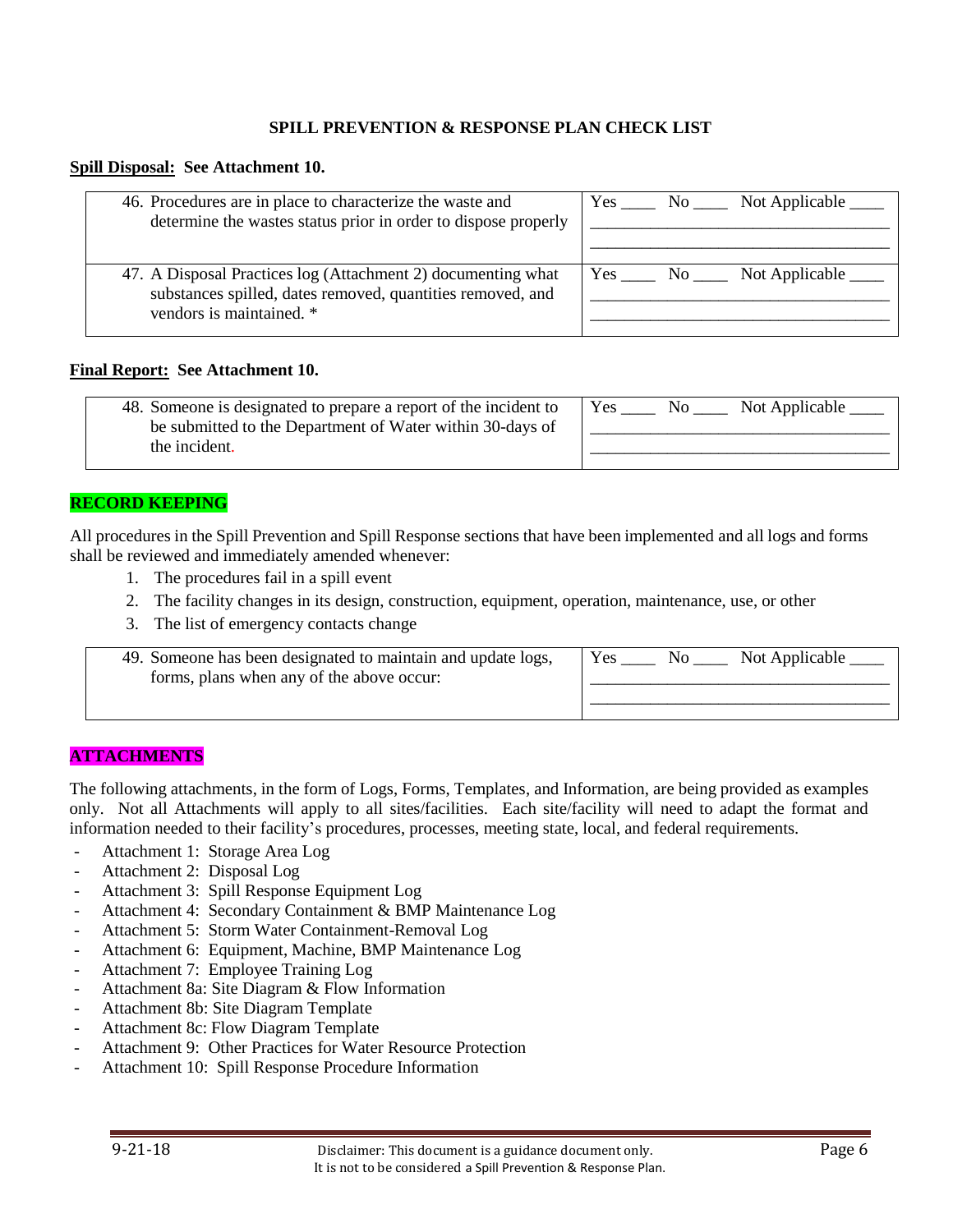## **SPILL PREVENTION & RESPONSE PLAN REQUIRED CONTENT EXAMPLE**

Facility (Plant) Name: \_\_\_\_\_\_\_\_\_\_\_\_\_\_\_\_\_\_\_\_\_\_\_\_\_\_\_\_\_\_\_\_\_\_\_\_\_\_\_\_\_\_\_\_\_\_\_\_\_\_ Facility Address: \_\_\_\_\_\_\_\_\_\_\_\_\_\_\_\_\_\_\_\_\_\_\_\_\_\_\_\_\_\_\_\_\_\_\_\_\_\_\_\_\_\_\_\_\_\_\_\_\_\_\_\_\_\_\_\_\_\_\_\_\_\_\_\_\_\_\_\_\_\_\_\_\_\_\_\_\_\_\_\_\_\_\_\_\_\_\_\_\_\_\_\_\_\_

## **STORAGE AREAS**

**Instructions:** Add information to the first two columns describing the Regulated Substances being stored and the type of secondarily containment. Complete this inspection log monthly. Note any issues to be addressed to prevent a release of a Regulated Substance. Initial and date the form.

| <b>Regulated Substances in</b><br><b>Storage</b> | <b>Description of Any Secondary Containment</b><br><b>Used in the Storage Area</b> | <b>Comments</b> | <b>Date</b> | <b>Initial</b> |
|--------------------------------------------------|------------------------------------------------------------------------------------|-----------------|-------------|----------------|
|                                                  |                                                                                    |                 |             |                |
|                                                  |                                                                                    |                 |             |                |
|                                                  |                                                                                    |                 |             |                |
|                                                  |                                                                                    |                 |             |                |
|                                                  |                                                                                    |                 |             |                |
|                                                  |                                                                                    |                 |             |                |
|                                                  |                                                                                    |                 |             |                |
|                                                  |                                                                                    |                 |             |                |
|                                                  |                                                                                    |                 |             |                |
|                                                  |                                                                                    |                 |             |                |
|                                                  |                                                                                    |                 |             |                |
|                                                  |                                                                                    |                 |             |                |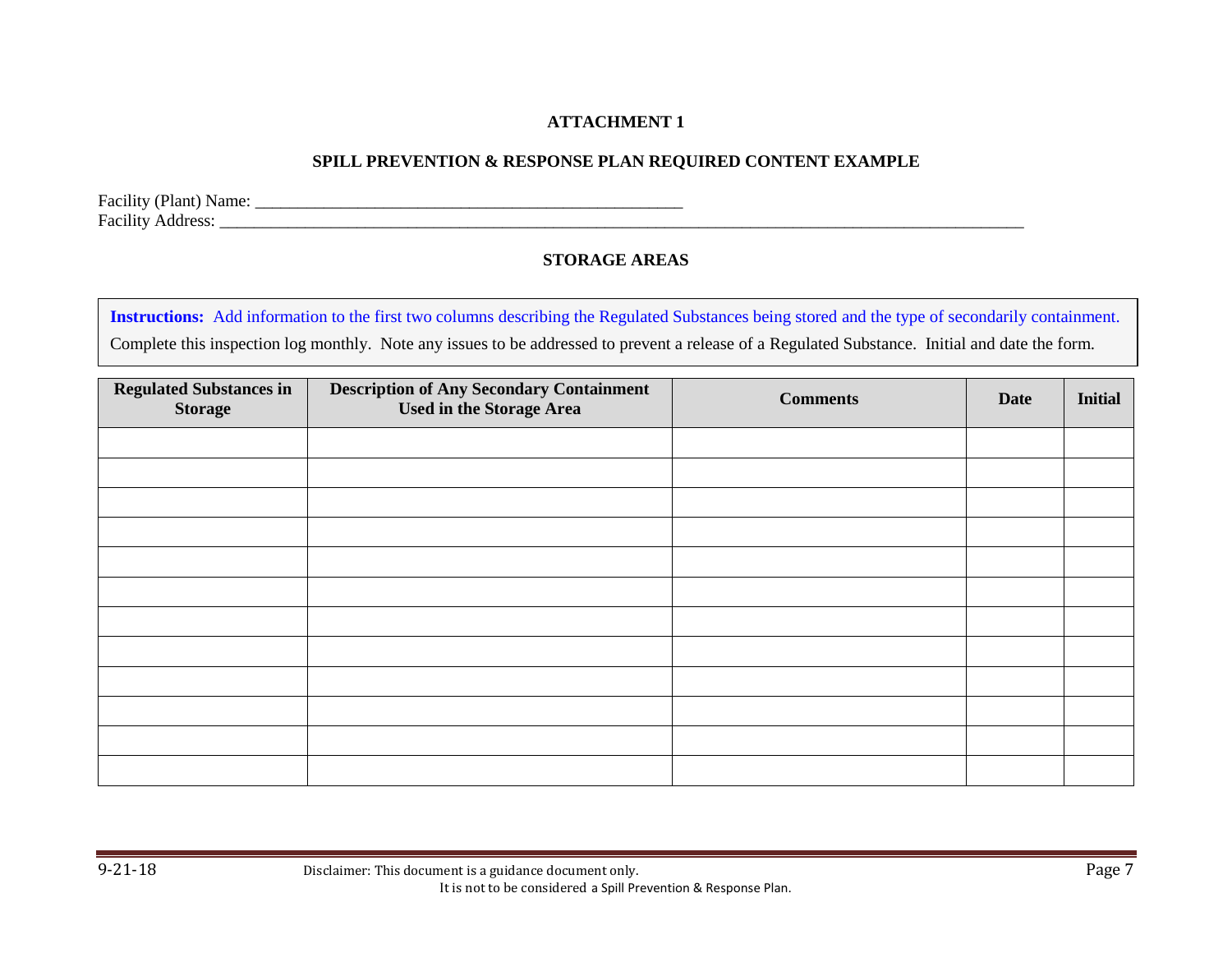# **SPILL PREVENTION & RESPONSE PLAN REQUIRED CONTENT EXAMPLE**

Facility (Plant) Name: \_\_\_\_\_\_\_\_\_\_\_\_\_\_\_\_\_\_\_\_\_\_\_\_\_\_\_\_\_\_\_\_\_\_\_\_\_\_\_\_\_\_\_\_\_\_\_\_\_\_

## Facility Address: \_\_\_\_\_\_\_\_\_\_\_\_\_\_\_\_\_\_\_\_\_\_\_\_\_\_\_\_\_\_\_\_\_\_\_\_\_\_\_\_\_\_\_\_\_\_\_\_\_\_\_\_\_\_\_\_\_\_\_\_\_\_\_\_\_\_\_\_\_\_\_\_\_\_\_\_\_\_\_\_\_\_\_\_\_\_\_\_\_\_\_\_\_\_

## **DISPOSAL LOG**

**Instructions:** Complete this inspection log **EACH TIME** a Regulated Substance is removed from the facility for off-site disposal.

| Regulated<br><b>Substance</b> | Quantity<br>Removed | Date<br><b>Removed</b> | <b>Removal Vendor Name</b> | <b>Comments</b> | <b>Initials</b> |
|-------------------------------|---------------------|------------------------|----------------------------|-----------------|-----------------|
|                               |                     |                        |                            |                 |                 |
|                               |                     |                        |                            |                 |                 |
|                               |                     |                        |                            |                 |                 |
|                               |                     |                        |                            |                 |                 |
|                               |                     |                        |                            |                 |                 |
|                               |                     |                        |                            |                 |                 |
|                               |                     |                        |                            |                 |                 |
|                               |                     |                        |                            |                 |                 |
|                               |                     |                        |                            |                 |                 |
|                               |                     |                        |                            |                 |                 |
|                               |                     |                        |                            |                 |                 |
|                               |                     |                        |                            |                 |                 |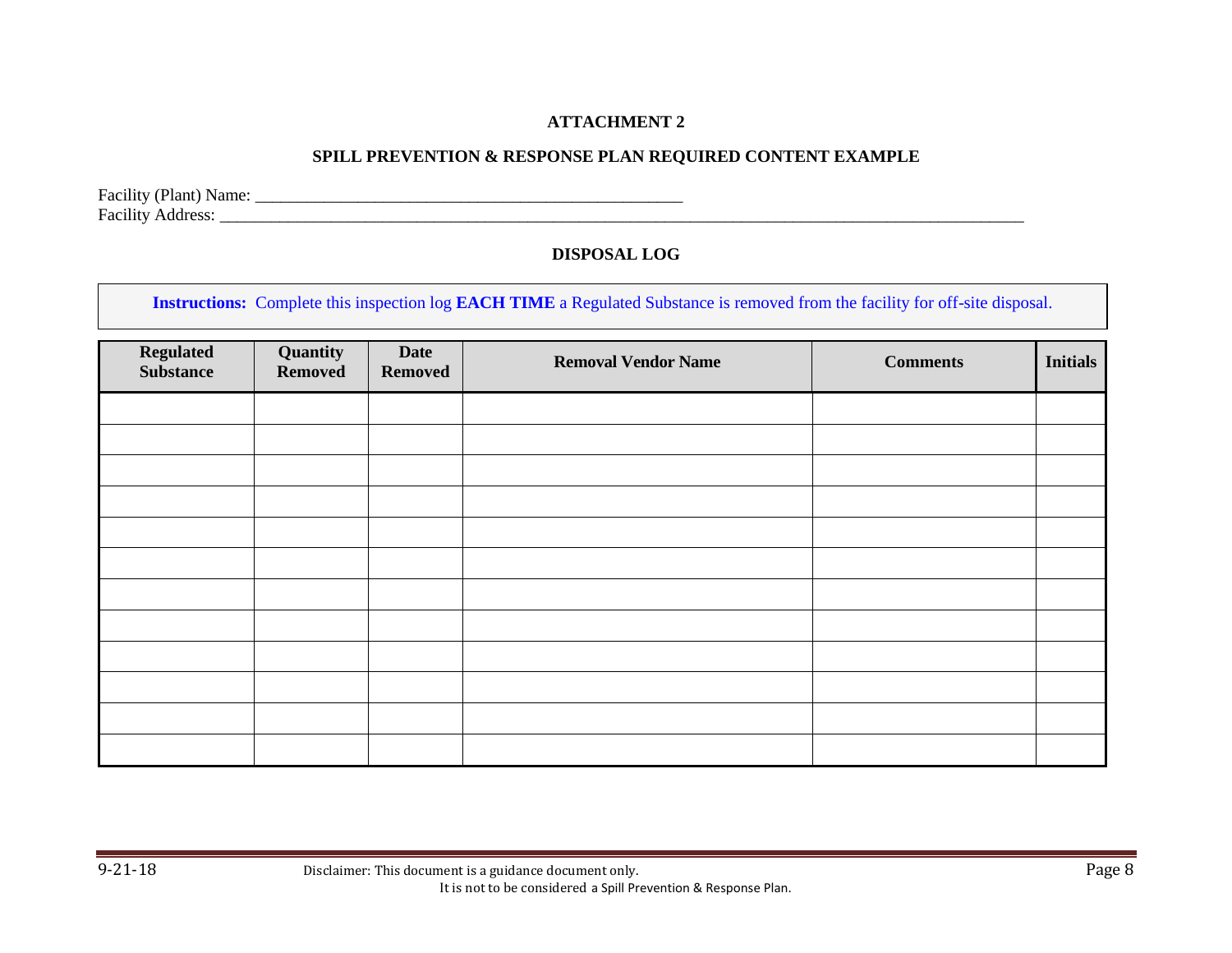# **SPILL PREVENTION & RESPONSE PLAN REQUIRED CONTENT EXAMPLE**

Facility (Plant) Name: \_\_\_\_\_\_\_\_\_\_\_\_\_\_\_\_\_\_\_\_\_\_\_\_\_\_\_\_\_\_\_\_\_\_\_\_\_\_\_\_\_\_\_\_\_\_\_\_\_\_ Facility Address: \_\_\_\_\_\_\_\_\_\_\_\_\_\_\_\_\_\_\_\_\_\_\_\_\_\_\_\_\_\_\_\_\_\_\_\_\_\_\_\_\_\_\_\_\_\_\_\_\_\_\_\_\_\_\_\_\_\_\_\_\_\_\_\_\_\_\_\_\_\_\_\_\_\_\_\_\_\_\_\_\_\_\_\_\_\_\_\_\_\_\_\_\_\_

# **SPILL EQUIPMENT SUPPLY & RESTOCK LOG**

**Instructions:** The following table lists the spill control and emergency response equipment located on-site. *The equipment listed are examples only*. The list should reflect what each facility needs for its operation. Modified as needed based on the actual equipment located at the facility.

Complete the equipment inspection monthly to ensure the equipment is available and operational. Faulty equipment or spent supplies will be replaced or repaired as soon as practical following completion of a spill response event or the inspection.

| <b>Spill Response Equipment Description</b> | Quantity | Location | <b>Describe Any Restock</b><br><b>Needed</b> | Date | <b>Initials</b> | Date<br><b>Restock</b><br>Completed | <b>Initials</b> |
|---------------------------------------------|----------|----------|----------------------------------------------|------|-----------------|-------------------------------------|-----------------|
| Absorbent sheets or square pads             |          |          |                                              |      |                 |                                     |                 |
| Absorbent booms or socks                    |          |          |                                              |      |                 |                                     |                 |
| Absorbent, granular (oil-dry, fiber-perl)   |          |          |                                              |      |                 |                                     |                 |
| Drain covers                                |          |          |                                              |      |                 |                                     |                 |
| Spill response equipment kit                |          |          |                                              |      |                 |                                     |                 |
| 85-gallon Poly overpack container           |          |          |                                              |      |                 |                                     |                 |
| Empty 55-gallon drum                        |          |          |                                              |      |                 |                                     |                 |
| Plastic bag                                 |          |          |                                              |      |                 |                                     |                 |
| Non-sparking shovel                         |          |          |                                              |      |                 |                                     |                 |
| Scrub brushes/brooms/or mops                |          |          |                                              |      |                 |                                     |                 |
| Safety goggles/face shield                  |          |          |                                              |      |                 |                                     |                 |
| Tyvek Covering/boot covers                  |          |          |                                              |      |                 |                                     |                 |
| Rubber gloves                               |          |          |                                              |      |                 |                                     |                 |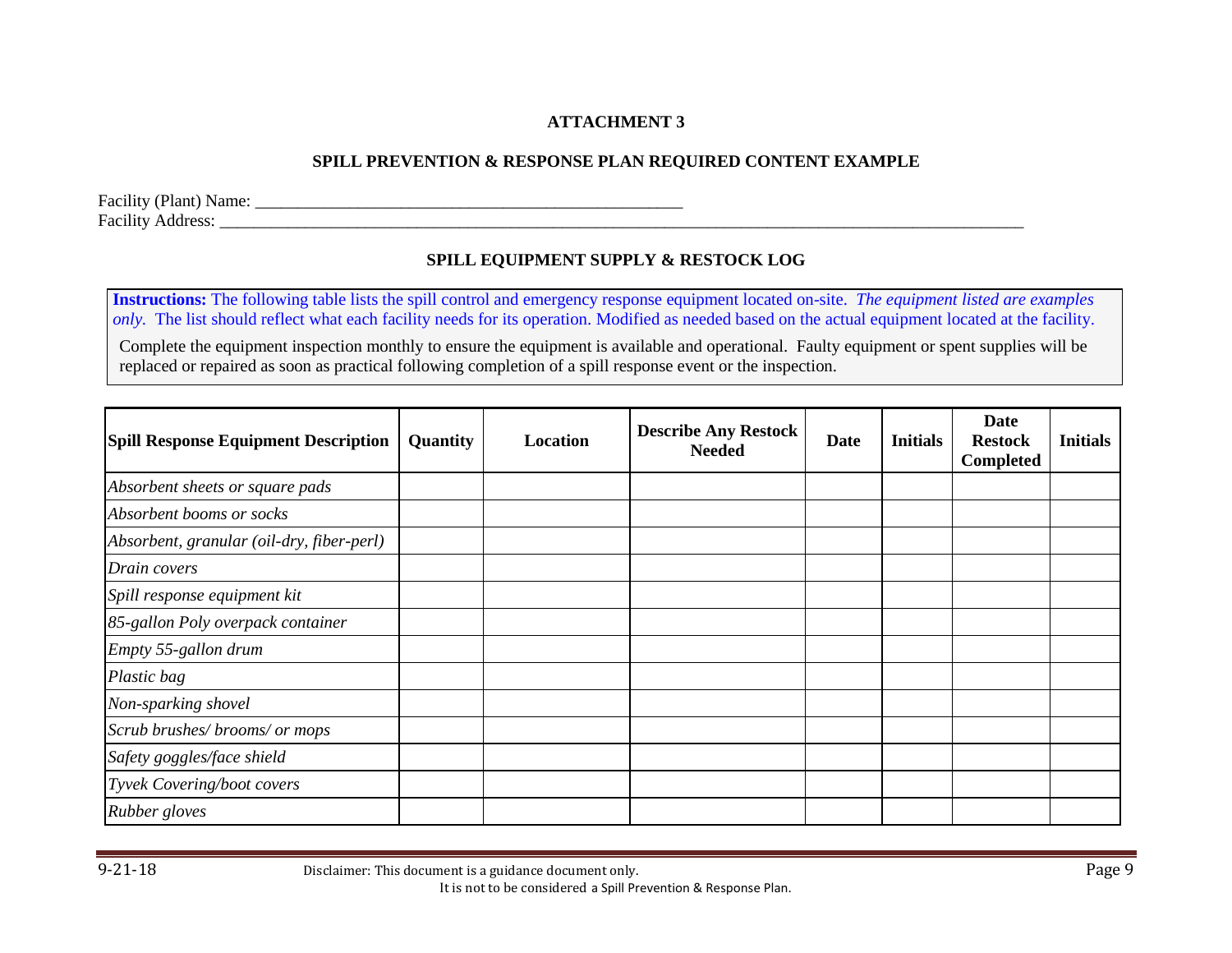## **SPILL PREVENTION & RESPONSE PLAN REQUIRED CONTENT EXAMPLE**

Facility (Plant) Name: \_\_\_\_\_\_\_\_\_\_\_\_\_\_\_\_\_\_\_\_\_\_\_\_\_\_\_\_\_\_\_\_\_\_\_\_\_\_\_\_\_\_\_\_\_\_\_\_\_\_ Facility Address: \_\_\_\_\_\_\_\_\_\_\_\_\_\_\_\_\_\_\_\_\_\_\_\_\_\_\_\_\_\_\_\_\_\_\_\_\_\_\_\_\_\_\_\_\_\_\_\_\_\_\_\_\_\_\_\_\_\_\_\_\_\_\_\_\_\_\_\_\_\_\_\_\_\_\_\_\_\_\_\_\_\_\_\_\_\_\_\_\_\_\_\_\_\_

## **BEST MANAGEMENT PRACTICES (BMPS) & SECONDARY CONTAINMENT INSPECTION LOG**

**Instructions:** Use the third column describing the Best Management Practice (BMP) and/or the type of secondarily containment being used. *The BMPs and Secondary Containment listed are examples only.* The list should reflect what each facility needs for its operation. Modified as needed based on the actual equipment located at the facility.

Complete this inspection log monthly. Note any issues to be addressed to prevent a release of a Regulated Substance. Initial and date the form.

| <b>Chemical</b> | <b>Amount</b> | <b>Description of Best Management Practice or Type of</b><br><b>Secondary Containment Used</b> | <b>Comments</b> | Date | <b>Initials</b> |
|-----------------|---------------|------------------------------------------------------------------------------------------------|-----------------|------|-----------------|
|                 |               | Use of spigots when transferring chemicals                                                     |                 |      |                 |
|                 |               | Outside storage is covered                                                                     |                 |      |                 |
|                 |               | Tanks are doubled walled                                                                       |                 |      |                 |
|                 |               | Drums are stored in a containment system                                                       |                 |      |                 |
|                 |               | Flammable cabinets are in use                                                                  |                 |      |                 |
|                 |               | Pallets are used to capture any leaks                                                          |                 |      |                 |
|                 |               | Drip pans used to contain drips or leaks from equipment.                                       |                 |      |                 |
|                 |               |                                                                                                |                 |      |                 |
|                 |               |                                                                                                |                 |      |                 |
|                 |               |                                                                                                |                 |      |                 |
|                 |               |                                                                                                |                 |      |                 |
|                 |               |                                                                                                |                 |      |                 |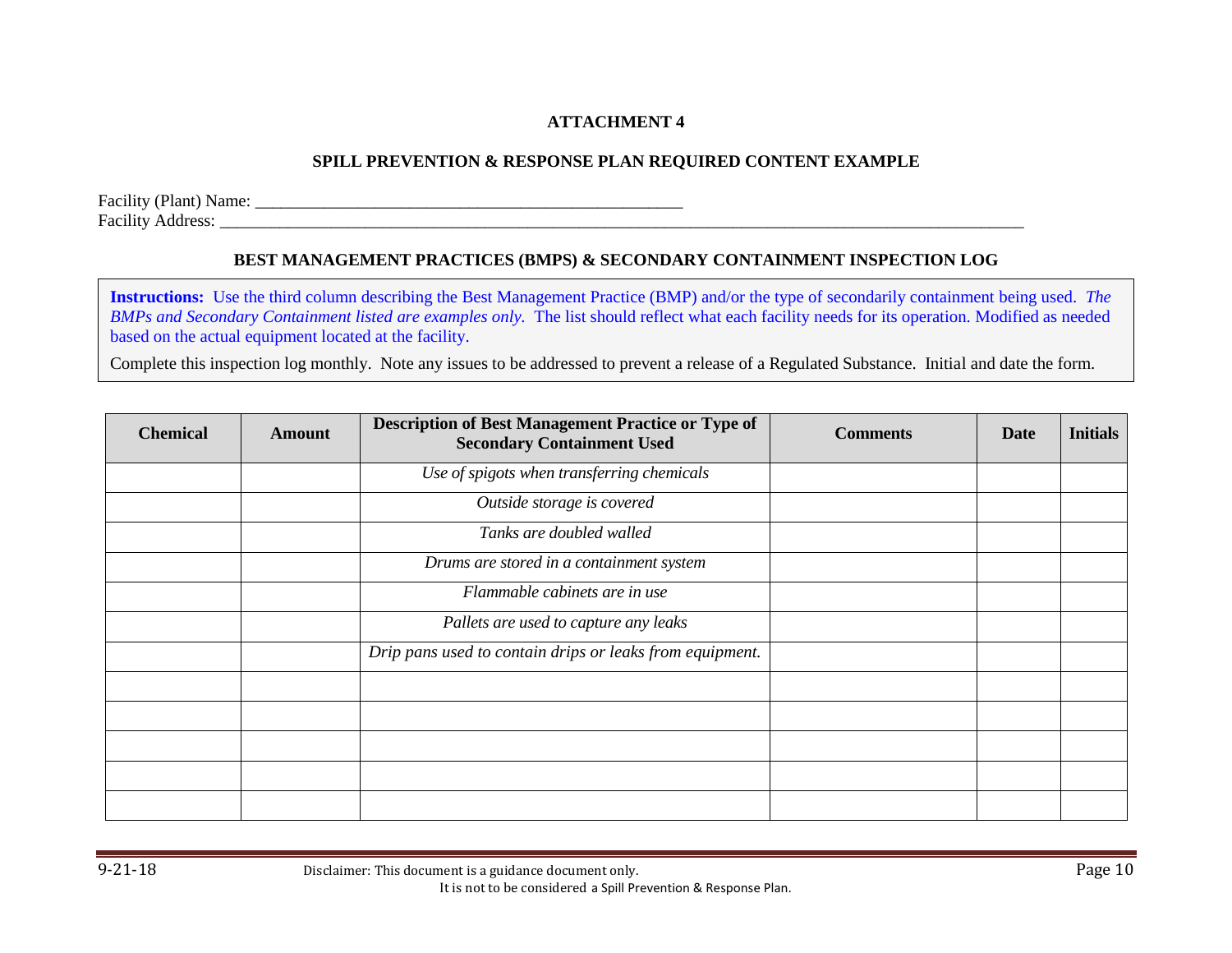## **SPILL PREVENTION & RESPONSE PLAN REQUIRED CONTENT EXAMPLE**

Facility (Plant) Name: \_\_\_\_\_\_\_\_\_\_\_\_\_\_\_\_\_\_\_\_\_\_\_\_\_\_\_\_\_\_\_\_\_\_\_\_\_\_\_\_\_\_\_\_\_\_\_\_\_\_ Facility Address: \_\_\_\_\_\_\_\_\_\_\_\_\_\_\_\_\_\_\_\_\_\_\_\_\_\_\_\_\_\_\_\_\_\_\_\_\_\_\_\_\_\_\_\_\_\_\_\_\_\_\_\_\_\_\_\_\_\_\_\_\_\_\_\_\_\_\_\_\_\_\_\_\_\_\_\_\_\_\_\_\_\_\_\_\_\_\_\_\_\_\_\_\_\_

### **STORM WATER SECONDARY CONTAINMENT INSPECTION & WATER REMOVAL LOG**

Instructions: Complete this inspection log after each rain event and after each time water is removed from a secondary containment area. Note any issues that might need to be addressed to prevent a release of a Regulated Substance. Initial and date the form.

**\_\_\_\_\_\_\_\_\_\_\_\_\_\_\_\_\_\_\_\_\_\_\_\_\_\_\_\_\_\_\_\_\_\_\_\_\_\_\_\_\_\_\_\_\_\_\_\_\_\_\_\_\_\_\_\_\_\_\_\_\_\_\_\_\_\_\_\_\_\_\_\_\_\_\_\_\_\_\_\_\_\_**

Use a separate form for each outside storm water containment system.

**Location of Storm Water containment system: \_\_\_\_\_\_\_\_\_\_\_\_\_\_\_\_\_\_\_\_\_\_\_\_\_\_\_\_\_\_\_\_\_\_\_\_\_\_\_\_\_\_\_\_\_\_\_\_\_\_\_\_\_\_\_\_\_\_\_\_\_\_\_\_\_\_\_\_\_\_\_\_\_\_\_\_\_\_\_\_**

**Type and amount of chemicals or materials held in the containment unit:** 

| <b>Description/Appearance of Water</b><br><b>Being Removed</b> | <b>Amount of Water</b><br><b>Being Removed</b> | <b>Contractor Performing Removal &amp;</b><br><b>Disposal</b> | <b>Comments</b> | <b>Date</b> | <b>Initials</b> |
|----------------------------------------------------------------|------------------------------------------------|---------------------------------------------------------------|-----------------|-------------|-----------------|
|                                                                |                                                |                                                               |                 |             |                 |
|                                                                |                                                |                                                               |                 |             |                 |
|                                                                |                                                |                                                               |                 |             |                 |
|                                                                |                                                |                                                               |                 |             |                 |
|                                                                |                                                |                                                               |                 |             |                 |
|                                                                |                                                |                                                               |                 |             |                 |
|                                                                |                                                |                                                               |                 |             |                 |
|                                                                |                                                |                                                               |                 |             |                 |
|                                                                |                                                |                                                               |                 |             |                 |
|                                                                |                                                |                                                               |                 |             |                 |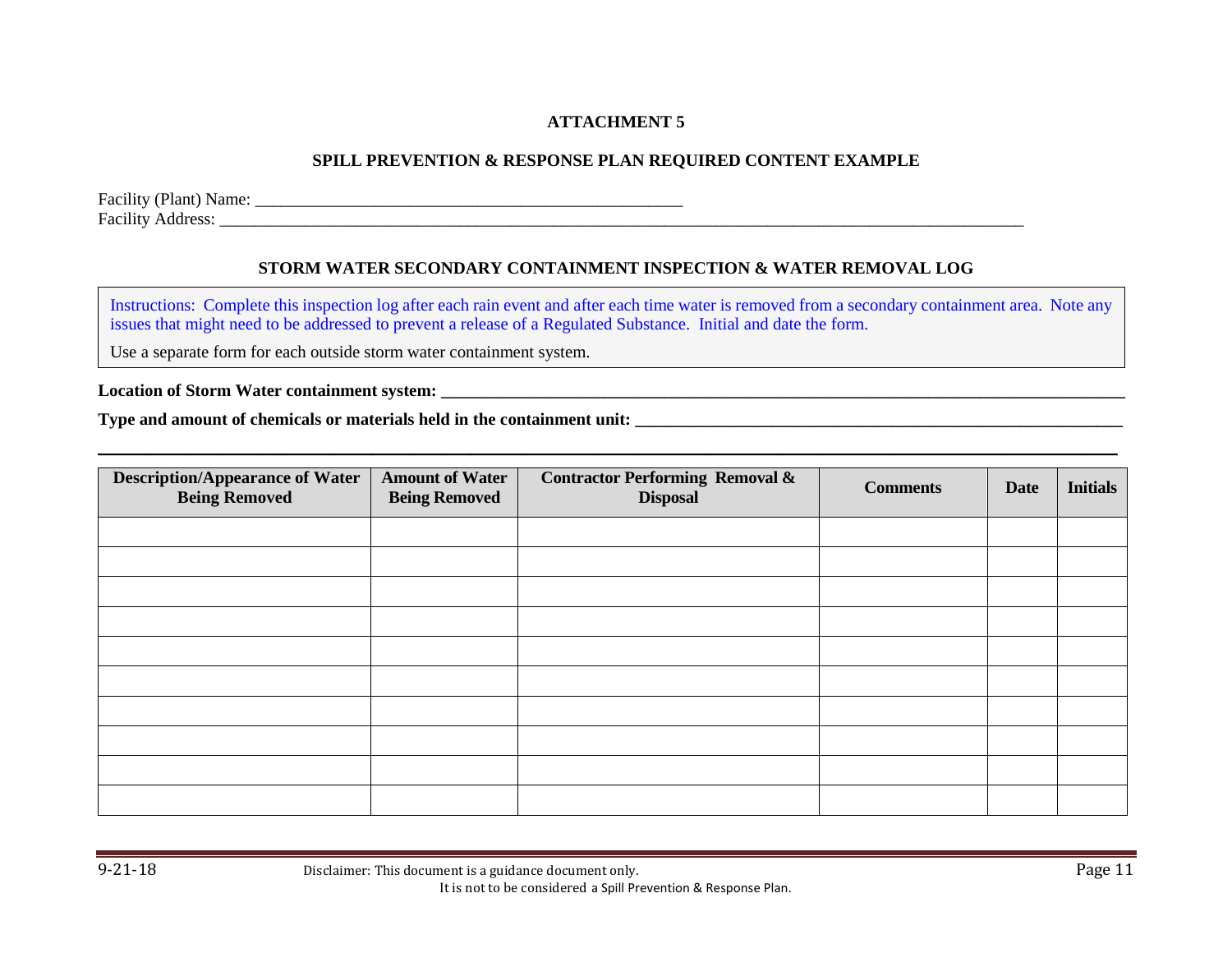# **SPILL PREVENTION & RESPONSE PLAN REQUIRED CONTENT EXAMPLE**

Facility (Plant) Name: \_\_\_\_\_\_\_\_\_\_\_\_\_\_\_\_\_\_\_\_\_\_\_\_\_\_\_\_\_\_\_\_\_\_\_\_\_\_\_\_\_\_\_\_\_\_\_\_\_\_ Facility Address: \_\_\_\_\_\_\_\_\_\_\_\_\_\_\_\_\_\_\_\_\_\_\_\_\_\_\_\_\_\_\_\_\_\_\_\_\_\_\_\_\_\_\_\_\_\_\_\_\_\_\_\_\_\_\_\_\_\_\_\_\_\_\_\_\_\_\_\_\_\_\_\_\_\_\_\_\_\_\_\_\_\_\_\_\_\_\_\_\_\_\_\_\_\_

# **MACHINE & EQUIPMENT ENGINEERING CONTROLS MAINTENANCE**

**Instructions:** Add information to the first two columns describing equipment and what Regulated Substance is being used in equipment

Complete this inspection log monthly and each time repairs/maintenance is performed. Note any issues that might need to be addressed to prevent a release of a Regulated Substance. Initial and date the form.

| <b>Description of</b><br>Equipment | <b>Condition of</b><br><b>Equipment/Machine</b> | <b>Description of</b><br><b>BMP</b> or Secondary<br><b>Containment</b> | <b>Regulated Substance</b><br>and Amount Contained<br>in Machine Reservoir | <b>Comments</b> | <b>Date</b> | <b>Initials</b> |
|------------------------------------|-------------------------------------------------|------------------------------------------------------------------------|----------------------------------------------------------------------------|-----------------|-------------|-----------------|
|                                    |                                                 |                                                                        |                                                                            |                 |             |                 |
|                                    |                                                 |                                                                        |                                                                            |                 |             |                 |
|                                    |                                                 |                                                                        |                                                                            |                 |             |                 |
|                                    |                                                 |                                                                        |                                                                            |                 |             |                 |
|                                    |                                                 |                                                                        |                                                                            |                 |             |                 |
|                                    |                                                 |                                                                        |                                                                            |                 |             |                 |
|                                    |                                                 |                                                                        |                                                                            |                 |             |                 |
|                                    |                                                 |                                                                        |                                                                            |                 |             |                 |
|                                    |                                                 |                                                                        |                                                                            |                 |             |                 |
|                                    |                                                 |                                                                        |                                                                            |                 |             |                 |
|                                    |                                                 |                                                                        |                                                                            |                 |             |                 |
|                                    |                                                 |                                                                        |                                                                            |                 |             |                 |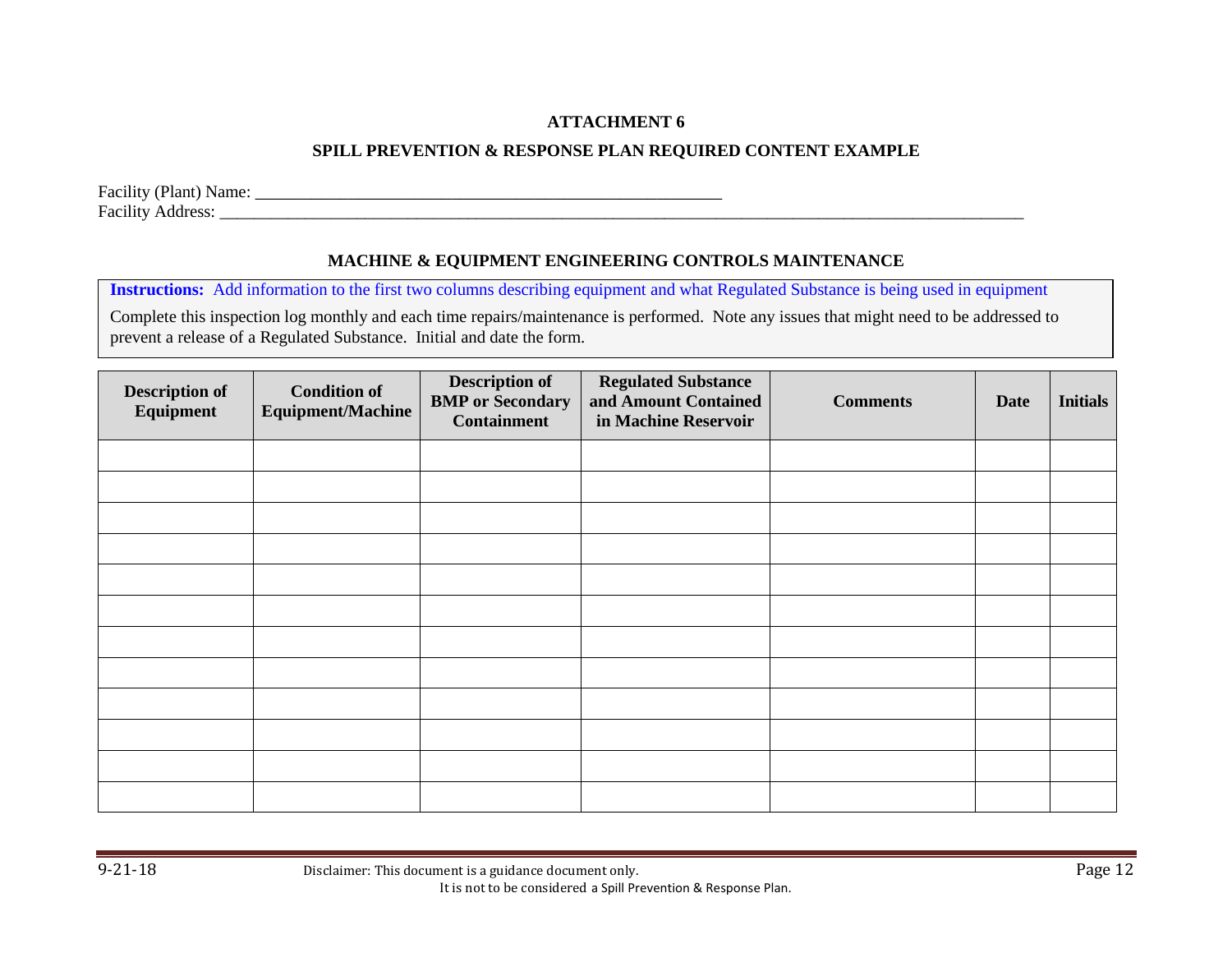#### **SPILL PREVENTION & RESPONSE PLAN REQUIRED CONTENT EXAMPLES**

| Facility (Plant) Name:   |  |
|--------------------------|--|
| <b>Facility Address:</b> |  |

#### **EMPLOYEE TRAINING FORM**

**Instructions:** Complete this example training log **EACH TIME** training is performed. *The included topics are examples* and should be modified as needed based on the actual topics discussed at the facility.

The following Spill Plan Training Form should be completed each time a training session related to the SPRP is performed. Training is required at a minimum **ANNUALLY** to assure understanding of the plan. Participants should print their name, employee number, and then sign their name in the appropriate spaces provided below. The trainer should complete the upper portion of the form, including topics covered in addition to the general review of the plan.

| Trainer's Name:                                                                                                    |                                           |                                |
|--------------------------------------------------------------------------------------------------------------------|-------------------------------------------|--------------------------------|
| Date and Time of Training:                                                                                         |                                           |                                |
| <b>Training Topics:</b>                                                                                            | <b>J</b> Spill Prevention & Response Plan | <b>JOSHA HazCom &amp; SDSs</b> |
| Emergency Notification Procedures $ \mathcal{J}$ Proper Handling of and Disposal of Regulated Substances<br>$\Box$ |                                           |                                |
| <b>List Training Materials:</b>                                                                                    |                                           |                                |
|                                                                                                                    |                                           |                                |
| Attendees must print their name and sign below to receive credit for attending the training:                       |                                           |                                |
| Name (print)                                                                                                       | <b>Employee #</b>                         | <b>Signature</b>               |
| 1.                                                                                                                 |                                           |                                |
| 2.                                                                                                                 |                                           |                                |
| 3.                                                                                                                 |                                           |                                |
| 4.                                                                                                                 |                                           |                                |
| 5.                                                                                                                 |                                           |                                |
| 6.                                                                                                                 |                                           |                                |
| 7.                                                                                                                 |                                           |                                |
| 8.                                                                                                                 |                                           |                                |
| 9.                                                                                                                 |                                           |                                |
| 10.                                                                                                                |                                           |                                |
| 11.                                                                                                                |                                           |                                |
| 12.                                                                                                                |                                           |                                |
| 13.                                                                                                                |                                           |                                |
| 14.                                                                                                                |                                           |                                |
| 15.                                                                                                                |                                           |                                |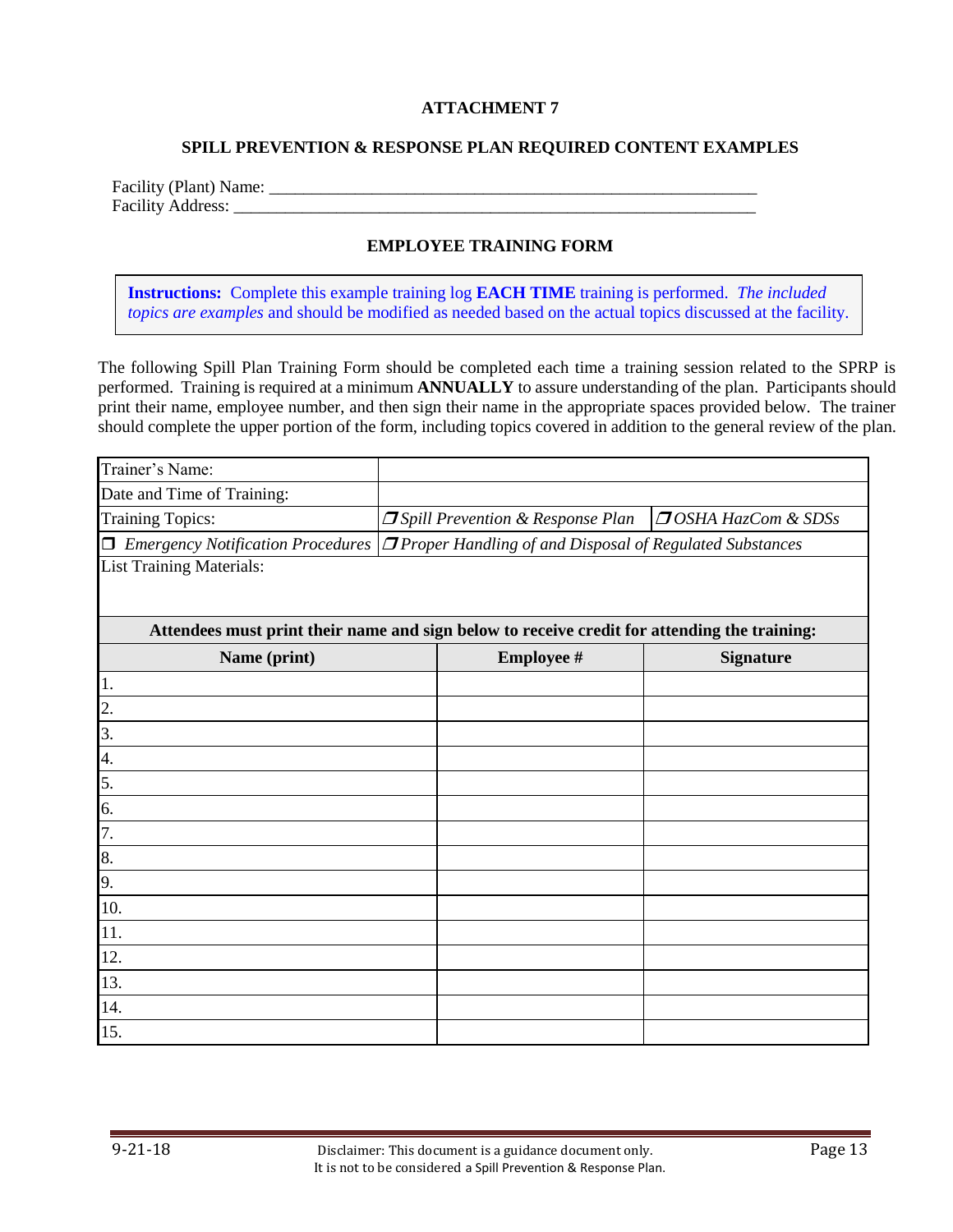### **ATTACHMENT 8a**

#### **SPILL PREVENTION AND RESPONSE PLAN REQUIRED CONTENT EXAMPLES**

| Facility (Plant) Name:   |  |
|--------------------------|--|
| <b>Facility Address:</b> |  |

#### **INFORMATION FOR ATTACHMENTS 8a SITE DIAGRAM & 8b FLOW TEMPLATES**

The Site Diagrams shall be reviewed annually and amended whenever changes are made.

The site diagrams shall include both inside and outside details including, but not limited to the following:

- Outside storage of Regulated Substances including structure providing cover
- Bulk storage areas (ASTs and USTs). Note: new USTs are prohibited
- Processes which store, consume and/or discharge Regulated Substances including equipment reservoirs containing oils, coolants and/or solvents
- Hazardous, non-hazardous and waste oil storage areas
- Self-contained storage including parts washers, and machines that use Regulated Substances
- Safety Data Sheets stations (Globally Harmonized Systems)
- Emergency contact numbers
- Engineering controls (secondary containment, spill containment pallets, oil/water separators, spill control carts, etc.)
- Flammability cabinets
- Spill kit storage areas
- Delivery and disposal routes of Regulated Substance products/waste.
- Locations of all storm catch basins, and/or dry well drains, and/or French drains
- The direction of onsite drainage flow and the end-of-pipe discharge location (example: discharges to the Great Miami River at Outfall Designation GML70 or discharges to the groundwater via direct infiltration through the dry well or French drain)
- Inside floor drains: Confirm they drain to sanitary.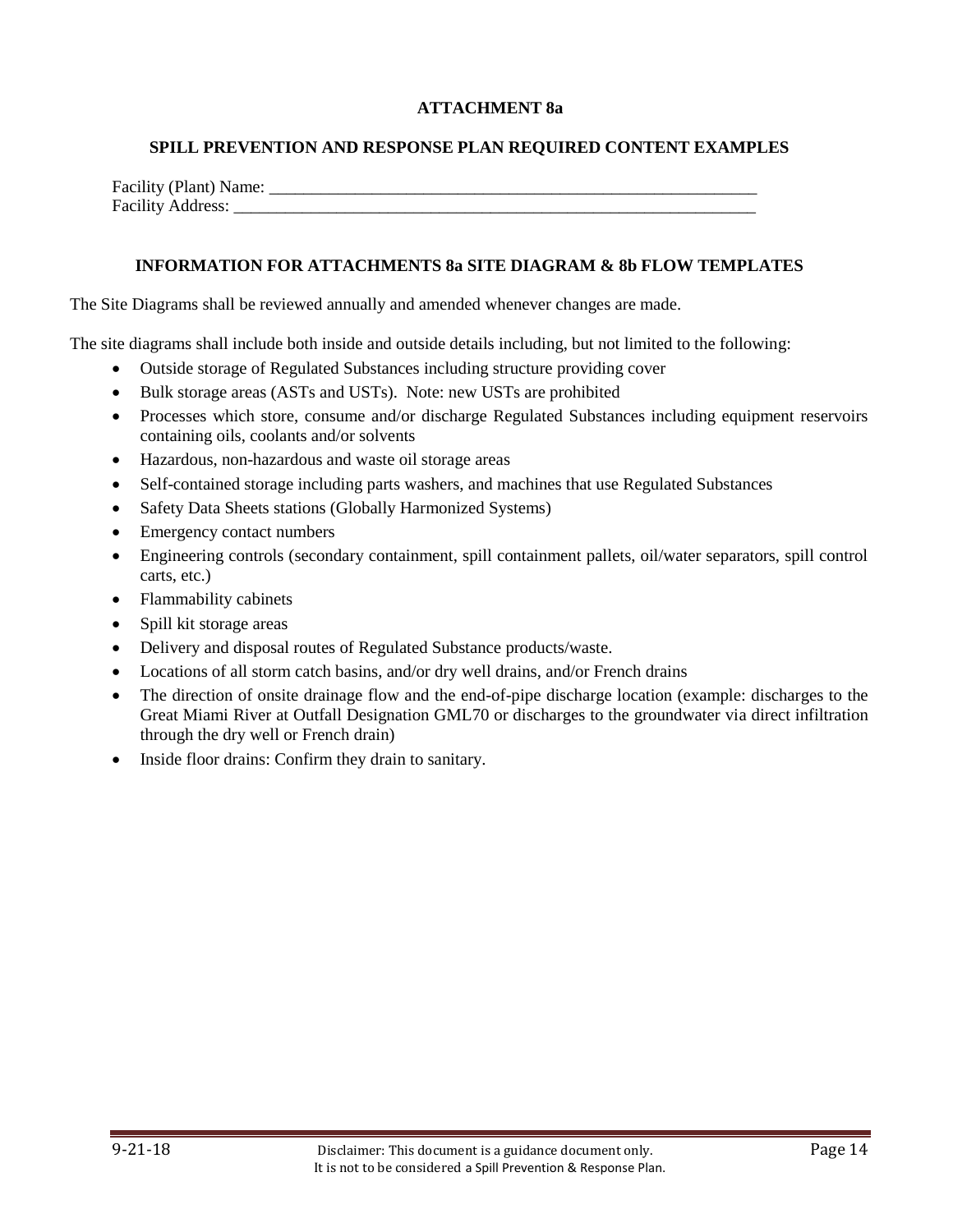## **ATTACHMENT 8b**

## **SPILL PREVENTION & RESPONSE PLAN REQUIRED CONTENT EXAMPLE**

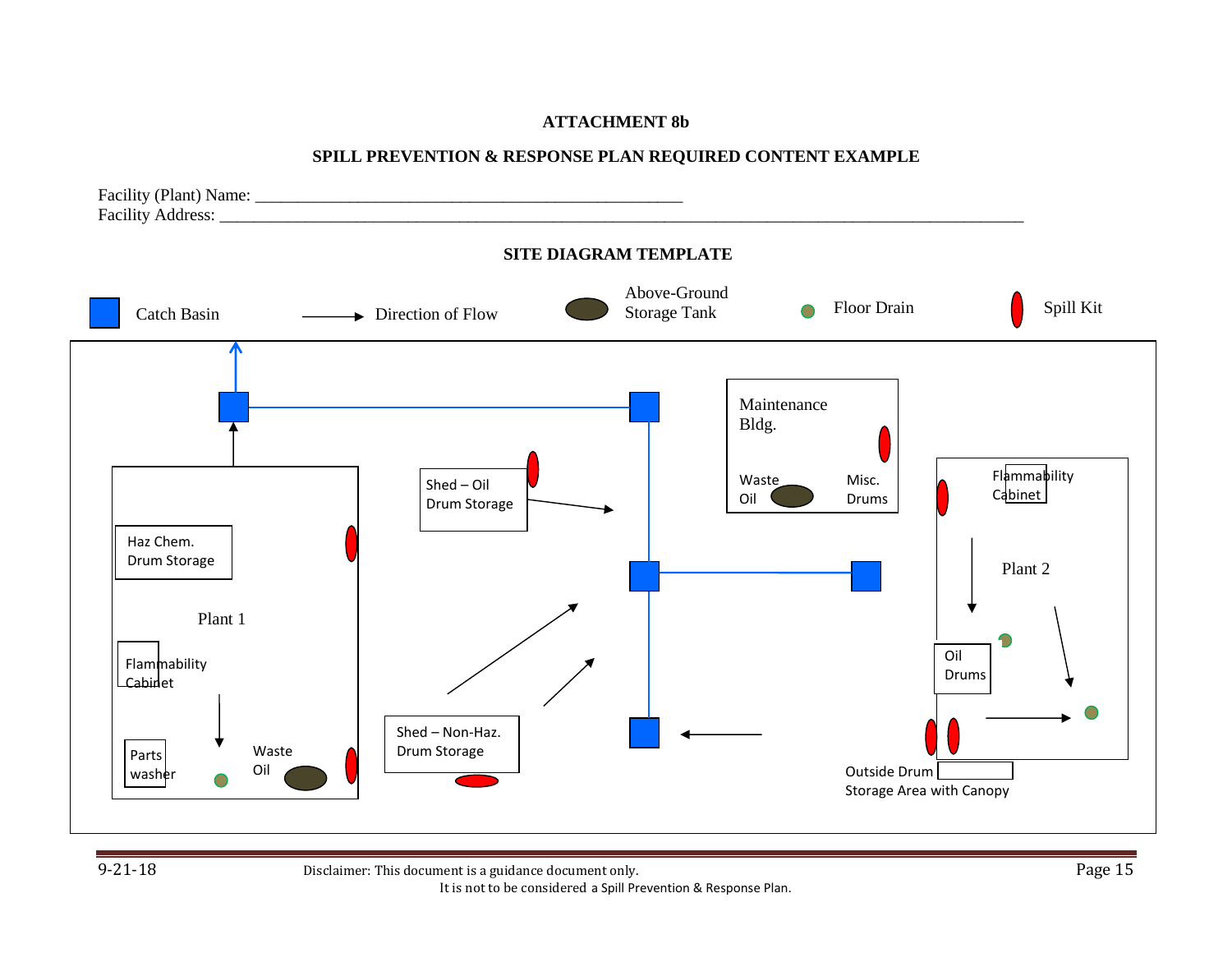# **ATTACHMENT 8c**

# **SPILL PREVENTION & RESPONSE PLAN REQUIRED CONTENT EXAMPLE**

Facility (Plant) Name: \_\_\_\_\_\_\_\_\_\_\_\_\_\_\_\_\_\_\_\_\_\_\_\_\_\_\_\_\_\_\_\_\_\_\_\_\_\_\_\_\_\_\_\_\_\_\_\_\_\_ Facility Address: \_\_\_\_\_\_\_\_\_\_\_\_\_\_\_\_\_\_\_\_\_\_\_\_\_\_\_\_\_\_\_\_\_\_\_\_\_\_\_\_\_\_\_\_\_\_\_\_\_\_\_\_\_\_\_\_\_\_\_\_\_\_\_\_\_\_\_\_\_\_\_\_\_\_\_\_\_\_\_\_\_\_\_\_\_\_\_\_\_\_\_\_\_\_

## **REGULATED SUBSTANCE DELIVERY & DISPOSAL ROUTES FLOW DIAGRAM TEMPLATE**

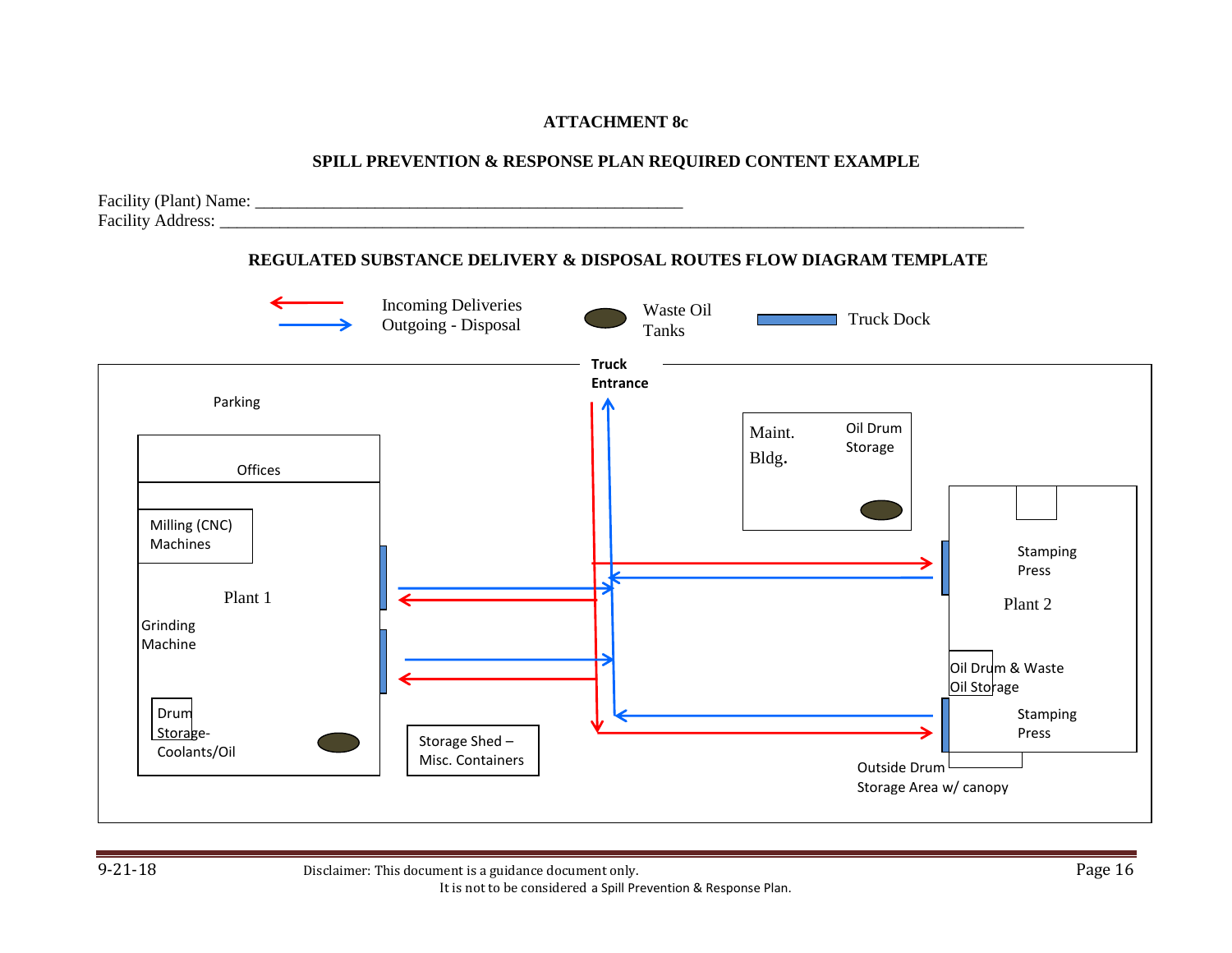#### **SPILL PREVENTION AND RESPONSE PLAN REQUIRED CONTENT EXAMPLES**

| Facility (Plant) Name:   |  |
|--------------------------|--|
| <b>Facility Address:</b> |  |

#### **OTHER PRACTICES**

**Briefly describe any other site-specific practices your business has implemented which reduce risk to the groundwater (SWPP - our drinking water source) or to the storm system (MS4 - goes to our rivers untreated).** 

#### **SEE #37 ABOVE**

\_\_\_\_\_\_\_\_\_\_\_\_\_\_\_\_\_\_\_\_\_\_\_\_\_\_\_\_\_\_\_\_\_\_\_\_\_\_\_\_\_\_\_\_\_\_\_\_\_\_\_\_\_\_\_\_\_\_\_\_\_\_\_\_\_\_\_\_\_\_\_\_\_ \_\_\_\_\_\_\_\_\_\_\_\_\_\_\_\_\_\_\_\_\_\_\_\_\_\_\_\_\_\_\_\_\_\_\_\_\_\_\_\_\_\_\_\_\_\_\_\_\_\_\_\_\_\_\_\_\_\_\_\_\_\_\_\_\_\_\_\_\_\_\_\_\_ \_\_\_\_\_\_\_\_\_\_\_\_\_\_\_\_\_\_\_\_\_\_\_\_\_\_\_\_\_\_\_\_\_\_\_\_\_\_\_\_\_\_\_\_\_\_\_\_\_\_\_\_\_\_\_\_\_\_\_\_\_\_\_\_\_\_\_\_\_\_\_\_\_ \_\_\_\_\_\_\_\_\_\_\_\_\_\_\_\_\_\_\_\_\_\_\_\_\_\_\_\_\_\_\_\_\_\_\_\_\_\_\_\_\_\_\_\_\_\_\_\_\_\_\_\_\_\_\_\_\_\_\_\_\_\_\_\_\_\_\_\_\_\_\_\_\_  $\overline{a_1}$  ,  $\overline{a_2}$  ,  $\overline{a_3}$  ,  $\overline{a_4}$  ,  $\overline{a_5}$  ,  $\overline{a_6}$  ,  $\overline{a_7}$  ,  $\overline{a_8}$  ,  $\overline{a_9}$  ,  $\overline{a_9}$  ,  $\overline{a_9}$  ,  $\overline{a_9}$  ,  $\overline{a_9}$  ,  $\overline{a_9}$  ,  $\overline{a_9}$  ,  $\overline{a_9}$  ,  $\overline{a_9}$  ,  $\overline{a_1}$  ,  $\overline{a_2}$  ,  $\overline{a_3}$  ,  $\overline{a_4}$  ,  $\overline{a_5}$  ,  $\overline{a_6}$  ,  $\overline{a_7}$  ,  $\overline{a_8}$  ,  $\overline{a_9}$  ,  $\overline{a_9}$  ,  $\overline{a_9}$  ,  $\overline{a_9}$  ,  $\overline{a_9}$  ,  $\overline{a_9}$  ,  $\overline{a_9}$  ,  $\overline{a_9}$  ,  $\overline{a_9}$  ,  $\overline{a_1}$  ,  $\overline{a_2}$  ,  $\overline{a_3}$  ,  $\overline{a_4}$  ,  $\overline{a_5}$  ,  $\overline{a_6}$  ,  $\overline{a_7}$  ,  $\overline{a_8}$  ,  $\overline{a_9}$  ,  $\overline{a_9}$  ,  $\overline{a_9}$  ,  $\overline{a_9}$  ,  $\overline{a_9}$  ,  $\overline{a_9}$  ,  $\overline{a_9}$  ,  $\overline{a_9}$  ,  $\overline{a_9}$  , \_\_\_\_\_\_\_\_\_\_\_\_\_\_\_\_\_\_\_\_\_\_\_\_\_\_\_\_\_\_\_\_\_\_\_\_\_\_\_\_\_\_\_\_\_\_\_\_\_\_\_\_\_\_\_\_\_\_\_\_\_\_\_\_\_\_\_\_\_\_\_\_\_

Has the business implemented other site-specific practices that reduce the risk to the MS4 storm system? Note: Storm water runoff goes directly to out rivers untreated. Attach additional sheets if necessary.

#### **SEE #38 ABOVE**

\_\_\_\_\_\_\_\_\_\_\_\_\_\_\_\_\_\_\_\_\_\_\_\_\_\_\_\_\_\_\_\_\_\_\_\_\_\_\_\_\_\_\_\_\_\_\_\_\_\_\_\_\_\_\_\_\_\_\_\_\_\_\_\_\_\_\_\_\_\_\_\_\_ \_\_\_\_\_\_\_\_\_\_\_\_\_\_\_\_\_\_\_\_\_\_\_\_\_\_\_\_\_\_\_\_\_\_\_\_\_\_\_\_\_\_\_\_\_\_\_\_\_\_\_\_\_\_\_\_\_\_\_\_\_\_\_\_\_\_\_\_\_\_\_\_\_ \_\_\_\_\_\_\_\_\_\_\_\_\_\_\_\_\_\_\_\_\_\_\_\_\_\_\_\_\_\_\_\_\_\_\_\_\_\_\_\_\_\_\_\_\_\_\_\_\_\_\_\_\_\_\_\_\_\_\_\_\_\_\_\_\_\_\_\_\_\_\_\_\_ \_\_\_\_\_\_\_\_\_\_\_\_\_\_\_\_\_\_\_\_\_\_\_\_\_\_\_\_\_\_\_\_\_\_\_\_\_\_\_\_\_\_\_\_\_\_\_\_\_\_\_\_\_\_\_\_\_\_\_\_\_\_\_\_\_\_\_\_\_\_\_\_\_ \_\_\_\_\_\_\_\_\_\_\_\_\_\_\_\_\_\_\_\_\_\_\_\_\_\_\_\_\_\_\_\_\_\_\_\_\_\_\_\_\_\_\_\_\_\_\_\_\_\_\_\_\_\_\_\_\_\_\_\_\_\_\_\_\_\_\_\_\_\_\_\_\_ \_\_\_\_\_\_\_\_\_\_\_\_\_\_\_\_\_\_\_\_\_\_\_\_\_\_\_\_\_\_\_\_\_\_\_\_\_\_\_\_\_\_\_\_\_\_\_\_\_\_\_\_\_\_\_\_\_\_\_\_\_\_\_\_\_\_\_\_\_\_\_\_\_ \_\_\_\_\_\_\_\_\_\_\_\_\_\_\_\_\_\_\_\_\_\_\_\_\_\_\_\_\_\_\_\_\_\_\_\_\_\_\_\_\_\_\_\_\_\_\_\_\_\_\_\_\_\_\_\_\_\_\_\_\_\_\_\_\_\_\_\_\_\_\_\_\_ \_\_\_\_\_\_\_\_\_\_\_\_\_\_\_\_\_\_\_\_\_\_\_\_\_\_\_\_\_\_\_\_\_\_\_\_\_\_\_\_\_\_\_\_\_\_\_\_\_\_\_\_\_\_\_\_\_\_\_\_\_\_\_\_\_\_\_\_\_\_\_\_

Has the business implemented other site-specific practices that reduce the risk to the groundwater? Note: The regions drinking water source is groundwater from the Great Miami Buried Valley Aquifer. Attach additional sheets if necessary.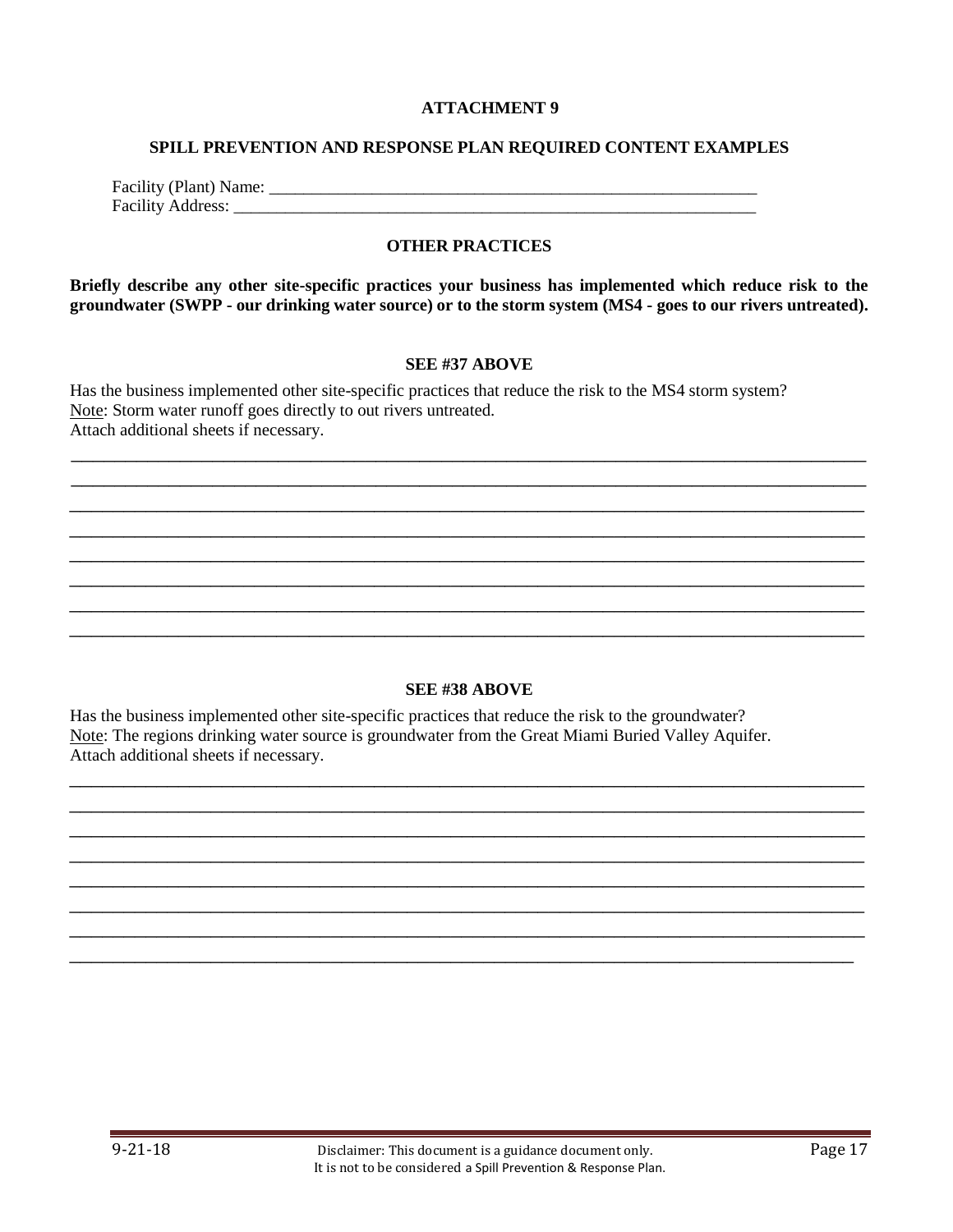## **SPILL PREVENTION & RESPONSE PLAN INFORMATION**

## **SPILL PROCEDURES: INITIAL RESPONSE, NOTIFICATION, CLEANUP, DISPOSAL, & FINAL REPORT**

In the event of a regulated substance spill or release, immediately take the following measures to keep the spill from entering sewer or storm drains, spreading off-site, or affecting human health.

### **Initial Response**:

Stop, contain, and clean up the chemical spill if:

- 1. The spilled chemical and its hazardous properties have been identified
- 2. The spill is small and easily contained

If a spill or release cannot be controlled (i.e. escapes containment) or injuries have occurred due to the release the following procedures should be implemented:

- 1. Summon help or alert others of the release
- 2. Evacuate immediate area, and provide care to the injured- Call 911
- 3. If potential fire or explosion hazards exist, initiate evacuation procedures- Call 911.
- 4. Respond defensively to any uncontrolled spills
	- Use appropriate personal protective equipment when responding to any spill
	- Attempt to shut off the source of the release (if safe to do so)
	- Eliminate sources of ignition (if safe to do so)
- 5. Protect drains by use of adsorbent, booms or drain covers (if safe to do so)

### **Notification of a Release:**

If a spill, of any quantity, has escaped containment and has been released to soil, surface water, storm water drains, or dry well drains, the following notifications are to be performed immediately:

- 1. **Fire Department (911)**
- 2. **Dayton Division of Environmental Management** (between 8:00 am 5:00 pm) at (937) 333-3725
- 3. **Dayton Division of Water Supply & Treatment** (if after hours) at (937) 333-6030
- 4. Ohio EPA Emergency Hotline at 1-800 282-9378
- 5. National Response Center (within 24-hours if a release of oil or fuel to surface water, or a release of a chemical with an established Reportable Quantity-RQ)
- 6. Notify onsite emergency contact(s)
- 7. Notify trained staff and response contractor to assist with the spill response and cleanup activities
- 8. Coordinate response activities with local emergency personnel (fire department).
- 9. Provide Safety Data Sheets (SDS) (also referred to as MSDS/GHS) information responders
- 10. Notify appropriate agency if a release has entered the environment

When reporting a release, prepare to provide the following information:

- 1. Your name and telephone number from where you are calling
- 2. Exact address of the release or threatened release
- 3. Date, time, cause and type of incident (fire, air release, spill, etc.)
- 4. Material and quantity of the release, to the extent known
- 5. Current condition of the facility
- 6. Possible hazards to the public health and/or environment outside of the facility